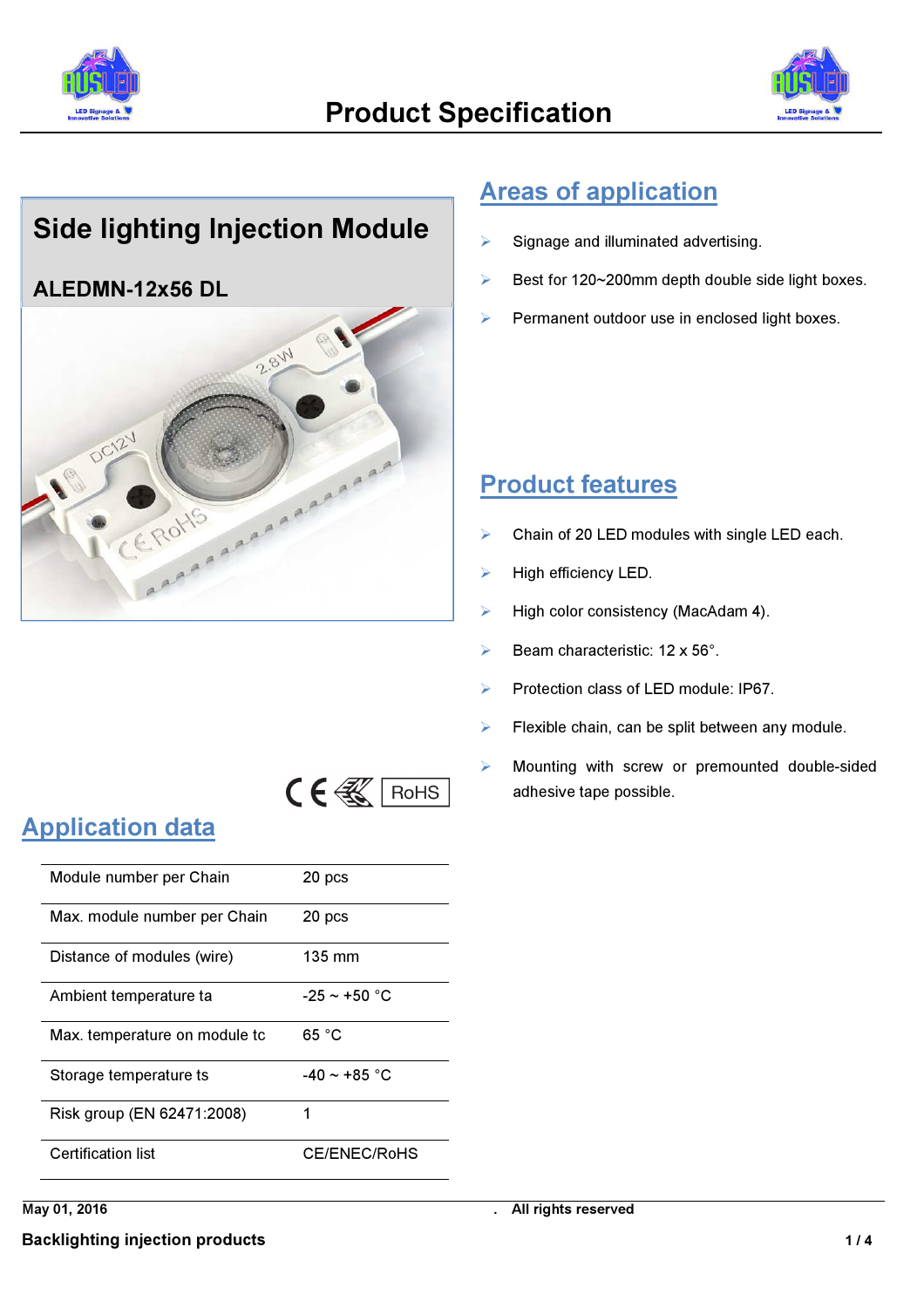



### **Technical data**

| <b>Product</b> | Nominal              | Color temperature | $CRI$ <sub>①②</sub> | Typ. Flux       | Typ. Power      | Luminous  |
|----------------|----------------------|-------------------|---------------------|-----------------|-----------------|-----------|
| <b>Name</b>    | voltage <sub>®</sub> | or Wavelengtho@   |                     | per module to a | per module to a | efficacy  |
|                | 12.0V                | 6000~7000 K       | >70                 | 240 lm          | 2.8 W           | 85.7 lm/W |

① Tolerance range for optical and electrical data: -15/+15 %.

- $\textcircled{2}$  All value  $\textcircled{2}$  ta=25°C.
- $\circled{3}$  Tolerance range for the supply voltage: 12 V:  $\pm$  5 %

### **Product 2D drawing (unit: mm)**

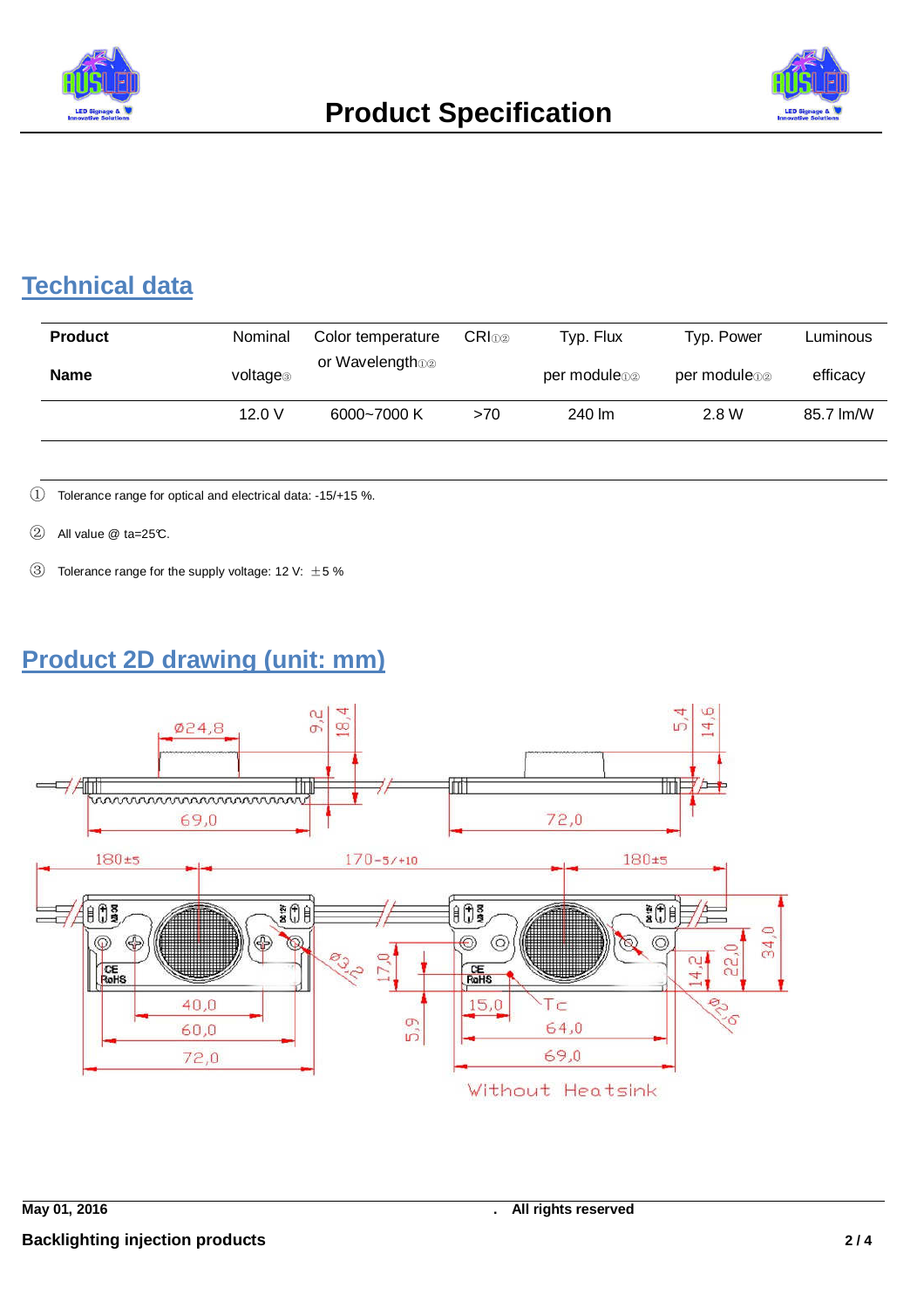



#### **Wiring guidlines**

| Cable           | <b>UL 1007 18AWG</b> |       |  |  |
|-----------------|----------------------|-------|--|--|
| Color           | red - white          | white |  |  |
| <b>Function</b> |                      | -     |  |  |

#### **Wiring example:**



- The power cable should meet the actual maximum current and power.
- All the end point of wire should be treated with waterproof;
- Pay attention to the maximum number of connections, prohibit overloading.
- $\blacktriangleright$  All the power supply must have the corresponding certification.
- Our company reserves the right of final interpretation.
- Subject to change without notice.